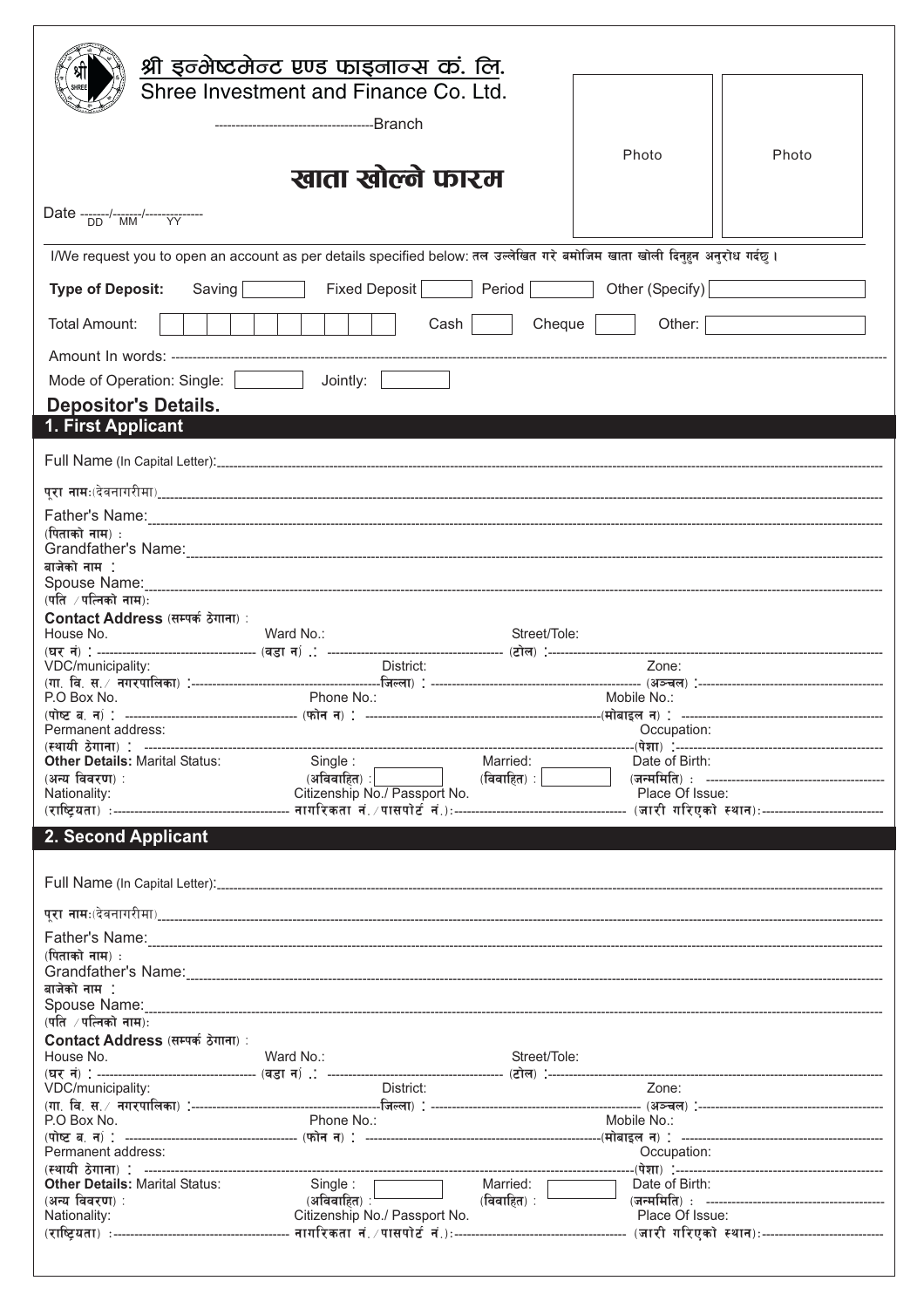| Name of Minor:                                 |                                                                  |                                                                                                                 |       |
|------------------------------------------------|------------------------------------------------------------------|-----------------------------------------------------------------------------------------------------------------|-------|
| <b>Guardian Name:</b>                          |                                                                  |                                                                                                                 |       |
| Relation:                                      | Minor's Date of Birth:                                           |                                                                                                                 |       |
|                                                |                                                                  |                                                                                                                 |       |
| 4. Institutional Account                       |                                                                  |                                                                                                                 |       |
| Name of Company/firm:                          |                                                                  |                                                                                                                 |       |
| <b>Permanent Address.</b><br>(स्थायी ठेगाना) : |                                                                  |                                                                                                                 |       |
| House No.                                      | Ward No.:                                                        | Street/Tole:                                                                                                    |       |
| VDC/Municipality:                              | District:                                                        | Zone:                                                                                                           |       |
|                                                |                                                                  |                                                                                                                 |       |
| P.O Box No.                                    | Phone No.:                                                       | Mobile No.:                                                                                                     |       |
| <b>Contact Address.</b>                        |                                                                  |                                                                                                                 |       |
| (सम्पर्क ठेगाना) :<br>House No.                | Ward No.:                                                        | Street/Tole:                                                                                                    |       |
|                                                |                                                                  |                                                                                                                 |       |
| VDC/Municipality:                              | District:                                                        | Zone:                                                                                                           |       |
| P.O Box No.                                    | Phone No.:                                                       | Mobile No.:                                                                                                     |       |
| Company/firm Registered No.:                   | Date:                                                            | Registered office:                                                                                              |       |
| PAN no.:                                       | Date:                                                            | Issue District:                                                                                                 |       |
|                                                |                                                                  |                                                                                                                 |       |
| <b>Source of funds</b>                         |                                                                  |                                                                                                                 |       |
| A. Business Income                             | B. Salary Income                                                 | C. Others                                                                                                       |       |
| Myself Single                                  | Any one of us<br>Jointly                                         | मेरो / हाम्रो दस्तखत / हरु तल दिइएको छ / छ्न् तथा खाता सञ्चालन निम्न अनुसारको दस्तखतबाट हुनेछ।<br>Other/Specify |       |
| स्वयम् एकल └                                   | हामी मध्ये कुनै एक $\mathsf{\mathsf{L}}$<br>संयुक्त <sup>।</sup> | अन्य ∕ विशेष                                                                                                    |       |
|                                                |                                                                  |                                                                                                                 |       |
| 1. Name:                                       |                                                                  | 2. Name:                                                                                                        |       |
|                                                |                                                                  |                                                                                                                 |       |
|                                                |                                                                  |                                                                                                                 |       |
|                                                |                                                                  |                                                                                                                 |       |
|                                                | Photo                                                            |                                                                                                                 | Photo |
|                                                |                                                                  |                                                                                                                 |       |
|                                                |                                                                  |                                                                                                                 |       |
|                                                |                                                                  |                                                                                                                 |       |
| 3. Name:                                       |                                                                  | 4. Name:                                                                                                        |       |
|                                                |                                                                  |                                                                                                                 |       |
|                                                |                                                                  |                                                                                                                 |       |
|                                                |                                                                  |                                                                                                                 |       |
|                                                |                                                                  |                                                                                                                 |       |
| विशेष निर्देशन                                 | Photo                                                            |                                                                                                                 | Photo |
|                                                |                                                                  |                                                                                                                 |       |
|                                                |                                                                  |                                                                                                                 |       |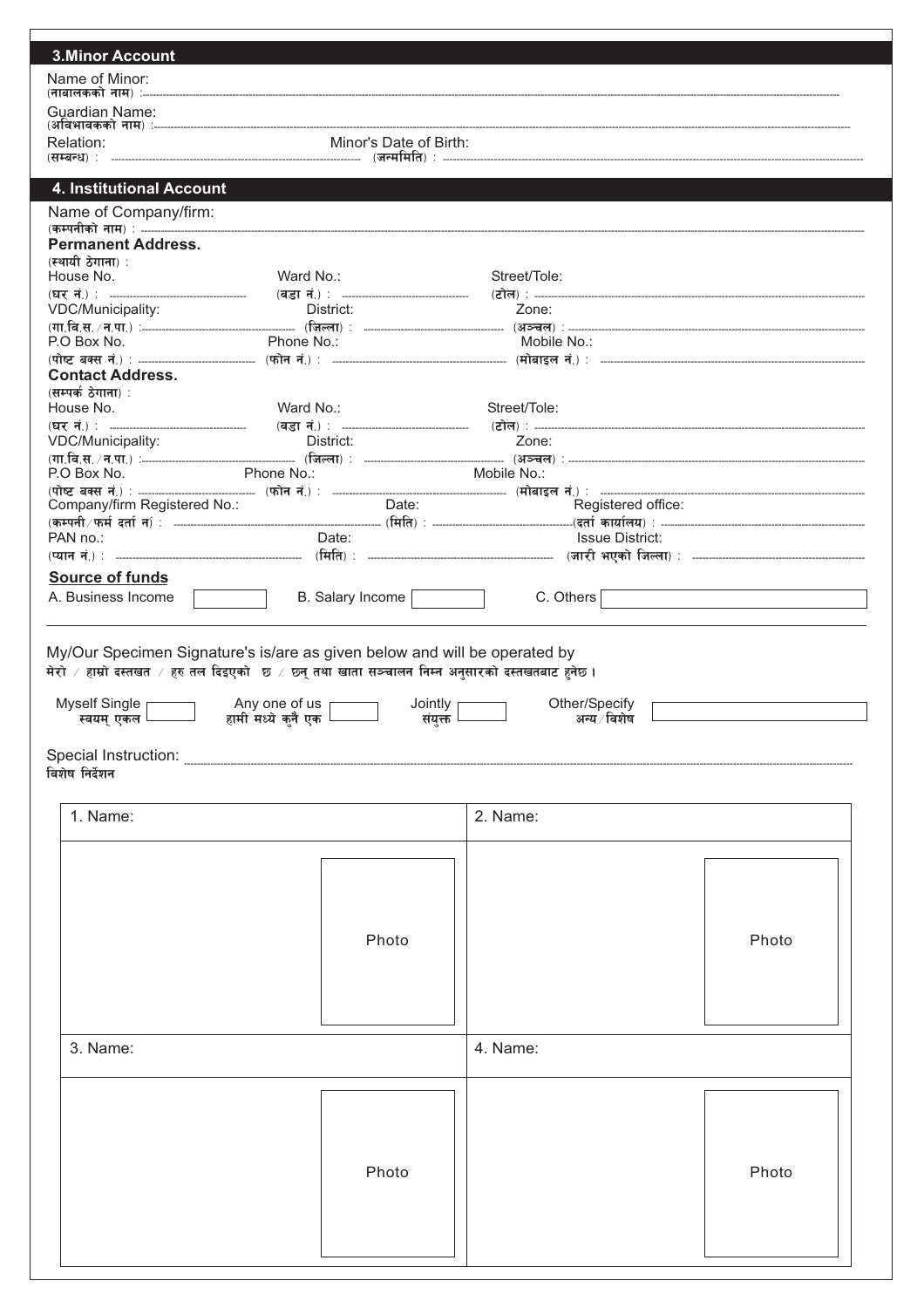# **Nomination Form:**

In the event of my death or incapacity, the following nominee shall be entile to recieve balance sum of monies held with this account at your finance company.

| Nominee's Name:                   |                        |                                     |       |
|-----------------------------------|------------------------|-------------------------------------|-------|
| Nominee's Relationship:           |                        | Nominee's Age: Phone No./Mobile No. |       |
|                                   |                        |                                     |       |
| Nominee's Father's/Mother's Name: |                        |                                     |       |
| Nominee's Full Address:           |                        |                                     |       |
| threase the nominee is minor:     |                        |                                     |       |
| (इच्छाएको व्यक्ति नाबालक भएमा) :  |                        |                                     | Photo |
| <b>Guardian Name:</b>             | Guardian Relationship: |                                     |       |
|                                   |                        |                                     |       |
|                                   |                        |                                     |       |

# Location Map Of Residence बासस्थानको नक्सा

| $\mathsf{N}$ |
|--------------|
|              |
|              |
|              |
|              |
|              |

# खाता सञ्चालन सम्बन्धी नियमहरु **General Conditions Governing Account**

The copies of following documents have to be submitted at the time of account opening. Please submit the original documents while opening account for verification purpose.

खाता खोल्दा तल उल्लेखित कागजातहरु पेश गर्नुपर्नेछ । कृपया खाता खोल्ने समयमा सक्कल प्रमाणपत्र पेश गर्नुहोला ।

# 1. Personal Account: (व्यक्तिगत खाता)

- a. Identification (citizenship certificates, passport etc). परिचयपत्र (नागरिकताको प्रमाणपत्र, राहदानी आदि)
- b. Two recent Passport size photographs. (हालसालै खिचेको पासपोर्ट साईजको दई प्रति फोटो)
- c. Birth certificate in case of minor account. (नावालकको हकमा जन्म दर्ता प्रमाणपत्र)
- d. Nominee's passport size photo (इच्छाएको व्यक्तिको पासपोर्ट साईजको एक प्रति फोटो)
- e. Nominee's ID (Citizenship certificate, passport etc.) (इच्छाएको व्यक्तिको परिचयपत्रको फोटोकपी)

### 2. Institutional Account: (संस्थागत खाता)

- a. Certification of registration and Renewal. (संघ-संस्था दर्ता प्रमाणपत्र र नविकरण प्रमाण पत्र)
- b. Certification of tax clearance / interest tax exemption if any. (आयकर चुक्ता /ब्याज आयकर छूट प्रमाणपत्र)
- c. Copy by laws / constitution. (विधानको प्रमाणित प्रतिलिपी)
- d. Copy of BOD resolution to open account and a copy of their citizenship certificate (खाता खोल्ने र संचालन गर्ने सम्बन्धमा सञ्चालक समितिको निवेदन र संचालकहरुको नागरिकता)
- e. List of office bearers and their address. (संचालकहरुको नाम र ठेगाना)
- f. Identification, citizenship certificate and two photographs of account operators. (खाता सञ्चालकको परिचय, नागरिकताको प्रमाणपत्र र दुई प्रति पासपोर्ट साइजको फोटो)